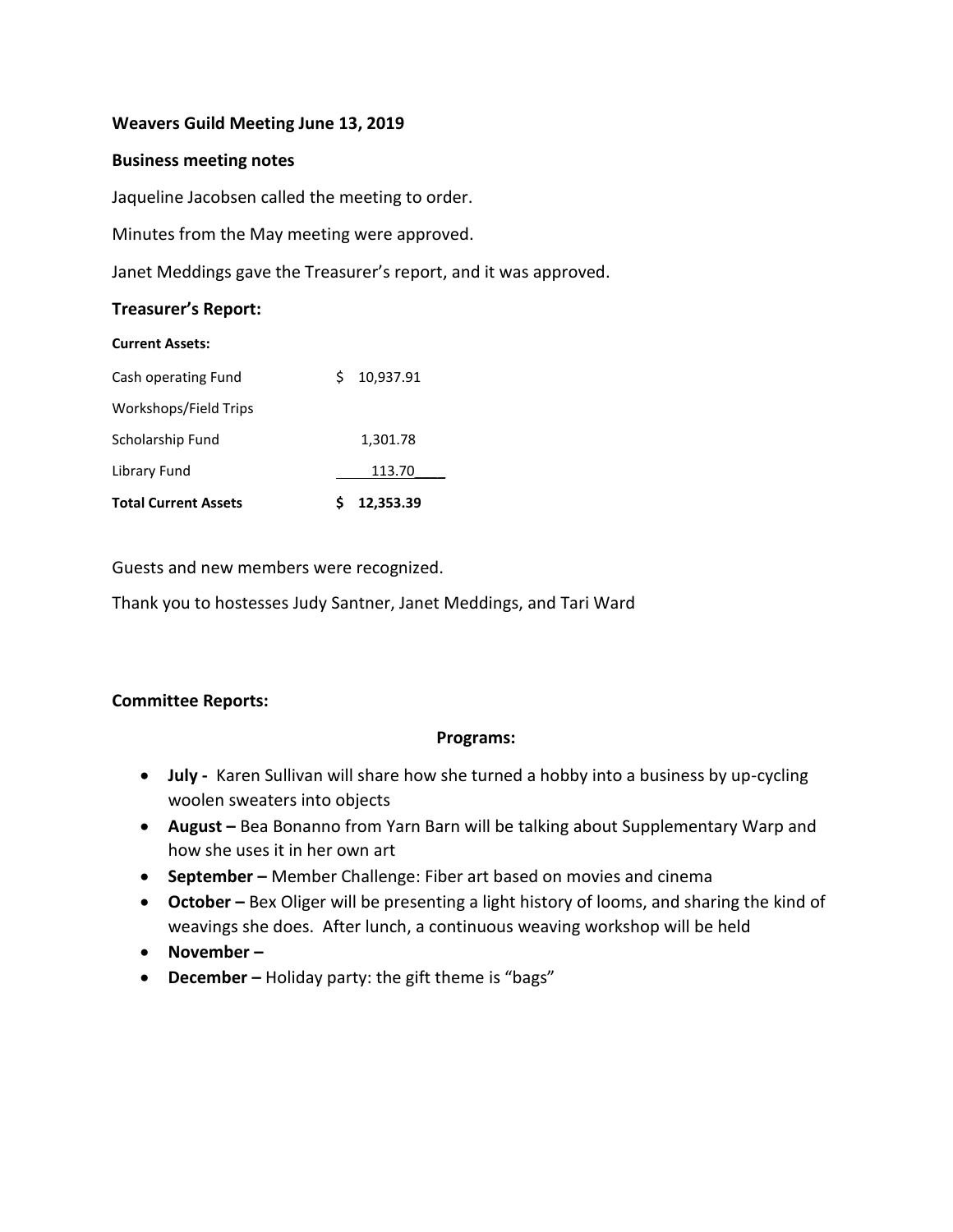### **Workshops**

- A committee has been formed to discuss and plan a Beginning Weaving workshop. If you are interested in helping to plan or teach, please contact Lynette Beebe.
- **October 10** triangle loom (continuous strand weaving) workshop \$50 after lunch on your own, following the October meeting. The class will be approximately 3 hours long. Sign up ahead of time by contacting Marcia Harvey
- **November -** workshop on making a wool Christmas tree, taught by Georgia Adams at the Georgeville Store.

### **Service Project**

- The Weaver's Guild provides hand-work projects for the Hospice House as a service to our community. Contact Jackie Kincaide for more information.
- When you bring supplies for this project, please put them in zip lock bags, and bring supplies for an entire project; for example, embroidery hoops, cloth, pattern, thread, needle, and scissors, *or* color pages and crayons or pencils, *or* yarn, crochet hook, pattern, and scissors…. Please begin the project, so the person who takes it up can just continue without having to think or plan. Examples would be to knit a few rows of a scarf, or embroider a leaf, etc.

### **Library**

New books are available in the library, as well as the whole set of Weaver's Craft Magazines.

### **Scholarships**

Gail White asks that everyone see the updated scholarship guidelines in the directory. Send any scholarship applications to Gail, who will forward them to the board for approval. Scholarships can be used to pay for real time or on-line classes.

# **Mentoring**

Mentors are needed to serve those in the Southeast quadrant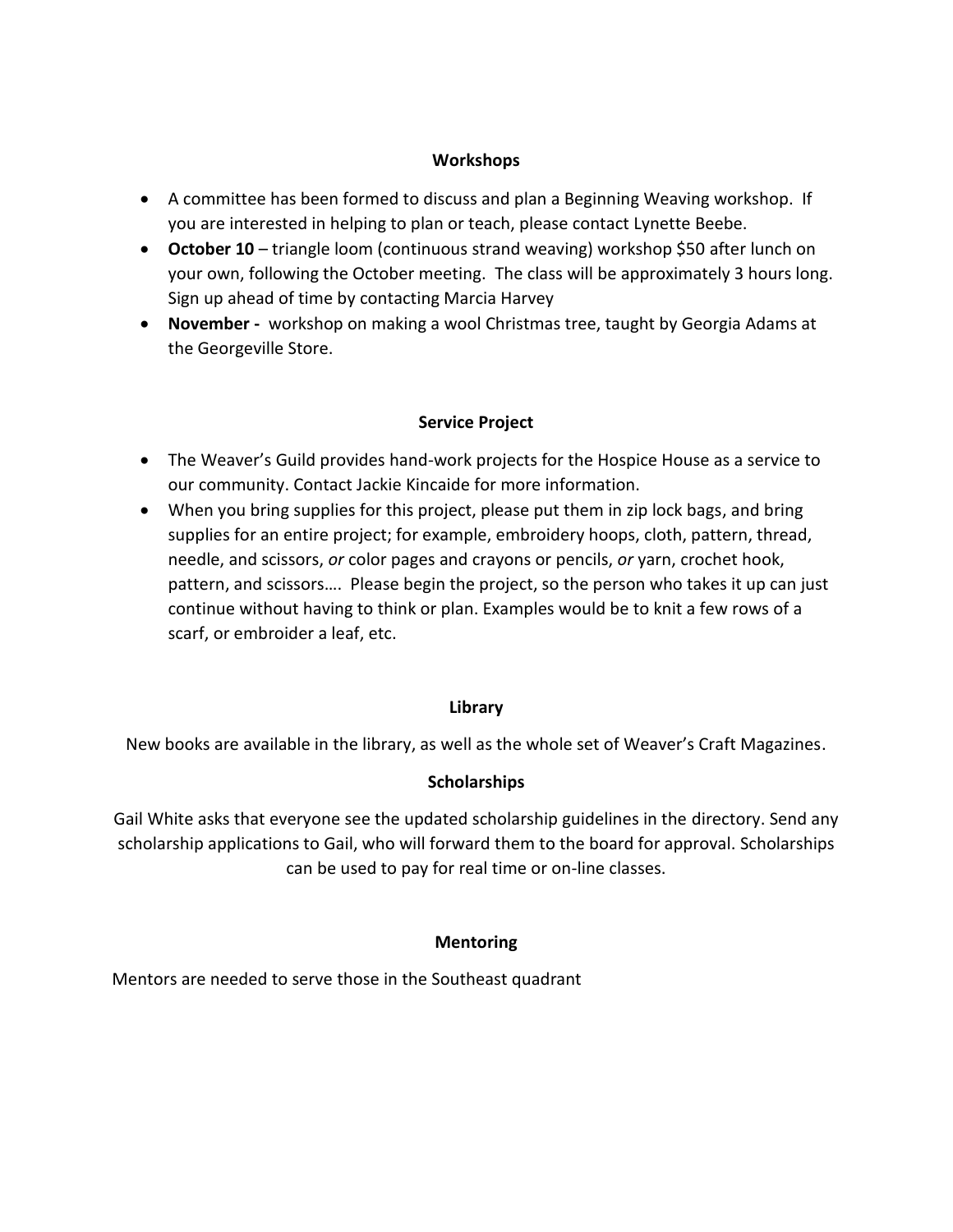## **Sewing Group**

- There will be no meetings in July or August, but on-line communication is encouraged
- In September Jacqueline Jacobsen will present a program on seam finishes
- They meet on the first Saturday of every month from 10 to 12 at the Yarn Mercantile in Independence, MO.

### **KAWS**

- Registration for KAWS 2019 is available on the website. Dates for this event are October 11-13, and it will be at the Lion County Historical Center in Emporia, KS. Cost for registration is \$50. Classes are free. Vendors welcome.
- Registration for KAWS 2020 will begin November, 2019, and will be available on line. The 2020 event will be the first time KAWS has worked along-side Missouri Fiber Arts, and will be a unique opportunity for sharing talent and knowledge. Kansas City Weaver's Guild will host. Volunteers are needed in all areas.

The schedule so far includes workshops, classes, general conference, and key-note speaker

## **Felting Group**

No meeting this month

# **Rigid Heddle Group**

The Rigid Heddle study group had an organizational meeting last month. They will continue to meet the last Thursday of each month at 10:00 am at the home of Mary Babcock in Lee's Summit.

# **Creative Hand**

The dates for Creative Hand this year are November 22-23. It will be at the Old Shawnee Mission Town Hall. The early-bird deadline for sellers is July 31. Registration forms are available from Leesa Duby and Sandy Cahill

### **New Business:**

- A motion was made to release funds to purchase a book at the upcoming Midwest Weavers Conference in memory of Lenore Hammer. The motion was approved.
- A vote was taken on purchasing permanent name tags for all guild members. The vote passed